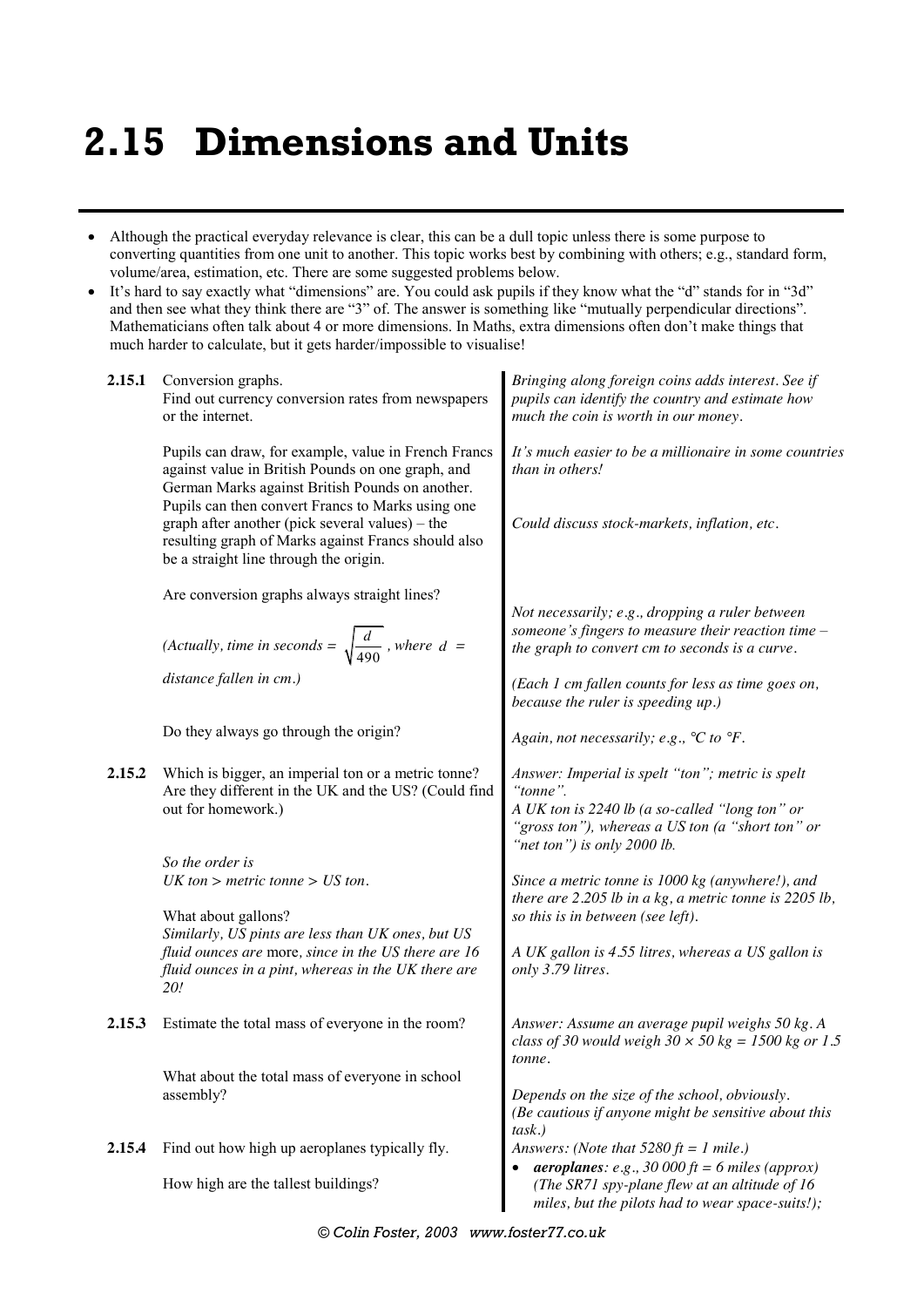|        | How high up are satellites?                                                                                                                                                                                                                                                                     | tallest buildings: (lots of debate over exactly                                                                                                                                                                                                                                                                                                                                                                                                                                                                                  |  |  |  |  |  |  |  |  |
|--------|-------------------------------------------------------------------------------------------------------------------------------------------------------------------------------------------------------------------------------------------------------------------------------------------------|----------------------------------------------------------------------------------------------------------------------------------------------------------------------------------------------------------------------------------------------------------------------------------------------------------------------------------------------------------------------------------------------------------------------------------------------------------------------------------------------------------------------------------|--|--|--|--|--|--|--|--|
|        | How far away is the moon/the sun?                                                                                                                                                                                                                                                               | what counts) around 500 m or nearly $2000 \text{ ft}$ ;<br>satellites: anywhere from 100's of miles to tens of<br>thousands of miles; e.g., geostationary satellites<br>are at 22 223 miles (the further out they are the<br>longer they last because there's less material for<br>them to bump into);<br>moon (a natural satellite): 240 000 miles;<br>sun (a star): 93 000 000 miles.<br>It's impossible to draw them all on a linear scale.                                                                                   |  |  |  |  |  |  |  |  |
|        | Can you draw a scale diagram to illustrate?<br>(possible homework)<br>Find out how astronomers measure distances?                                                                                                                                                                               | The mean distance from the earth to the sun is called<br>an "astronomical unit" (AU),<br>$1.5 \times 10^{11}$ m, or $9.3 \times 10^7$ miles. For example,<br>astronomers might say that the distance of mercury                                                                                                                                                                                                                                                                                                                  |  |  |  |  |  |  |  |  |
|        |                                                                                                                                                                                                                                                                                                 | from the sun is $0.39$ AU, whereas for Pluto it is 40<br>AU.<br>"Light years" (ly) are another way of measuring<br>distance (not time); a light year is the distance light<br>travels in a vacuum in one year and is $10^{16}$ m<br>approx.<br>Astronomers also use "parsecs" (pc), and<br><i>l</i> parsec = 3.26 $ly = 3 \times 10^{16}$ m.                                                                                                                                                                                     |  |  |  |  |  |  |  |  |
|        |                                                                                                                                                                                                                                                                                                 | They're used in sea-travel.<br>$1$ fathom = 6 feet;<br>$1$ league = 3 miles<br>(1 nautical league = $3$ nautical miles;                                                                                                                                                                                                                                                                                                                                                                                                          |  |  |  |  |  |  |  |  |
|        | What about leagues and fathoms?                                                                                                                                                                                                                                                                 | a nautical mile = $1.15$ land miles.)                                                                                                                                                                                                                                                                                                                                                                                                                                                                                            |  |  |  |  |  |  |  |  |
| 2.15.5 | Estimate the number of tubes of toothpaste used per<br>year in the UK.<br>What assumptions do you have to make?                                                                                                                                                                                 | Answer: Assume that there are 60 million people in<br>the UK and that everyone brushes their teeth on<br>average once a day (some more, some less). Assume<br>all tubes hold 75 g toothpaste and that everyone uses<br>1 g for each brushing.<br>Therefore, for 365 days (leap years make no<br>significant difference) we'll use                                                                                                                                                                                                |  |  |  |  |  |  |  |  |
|        |                                                                                                                                                                                                                                                                                                 | $365 \times 1 \times 60 \times 10^6$ g = 2 × 10 <sup>10</sup> g, which<br>corresponds to $2 \times 10^{10} \div 75$ tubes = $3 \times 10^9$ ,<br>3 billion tubes per year (approx).                                                                                                                                                                                                                                                                                                                                              |  |  |  |  |  |  |  |  |
| 2.15.6 | How many pencils would it take to stretch across a<br>football pitch from one goal to the other?<br>How many to stretch to the top of the Eiffel Tower?<br>How many to stretch a mile?<br>How many to go all the way round the world at the<br>equator?<br>How many to go to the moon and back? | Answers:<br>Take an average pencil as 15 cm long.<br>Football pitch = $100$ m long, so about 700.<br><b>Eiffel Tower</b> = $324$ m high, so about 2000.<br>A mile = $1600$ m, so about 11 000 pencils.<br><b>Equator</b> = $2\pi r$ where $r$ = radius of the earth = 6.4<br>$\times 10^6$ m, so equator = $4 \times 10^7$ m so about<br>$3 \times 10^8$ pencils (300 million).<br>Average <b>distance to the moon</b> = $4 \times 10^8$ m, so twice<br>this is $8 \times 10^8$ m, so about $5 \times 10^9$ pencils (5 billion). |  |  |  |  |  |  |  |  |
| 2.15.7 | Dimensions.<br>Tell me a kind of shape and how to work out its area.<br>We'll write it as a formula.                                                                                                                                                                                            | You can't do this topic until pupils are familiar with<br>finding areas and volumes of a number of different<br>shapes/solids.                                                                                                                                                                                                                                                                                                                                                                                                   |  |  |  |  |  |  |  |  |
|        | e.g., square: $l^2$ ; triangle: $\frac{1}{2}bh$ ; etc.<br>Now tell me some solids and how to work out their<br>volumes.                                                                                                                                                                         | Record in two columns on the board: "area<br>formulas"; "volume formulas".                                                                                                                                                                                                                                                                                                                                                                                                                                                       |  |  |  |  |  |  |  |  |
|        | What do you notice?                                                                                                                                                                                                                                                                             | Area is always found by multiplying two lengths<br>together (possibly also multiplying by a fixed<br>number); Volume is always a length multiplied by a                                                                                                                                                                                                                                                                                                                                                                          |  |  |  |  |  |  |  |  |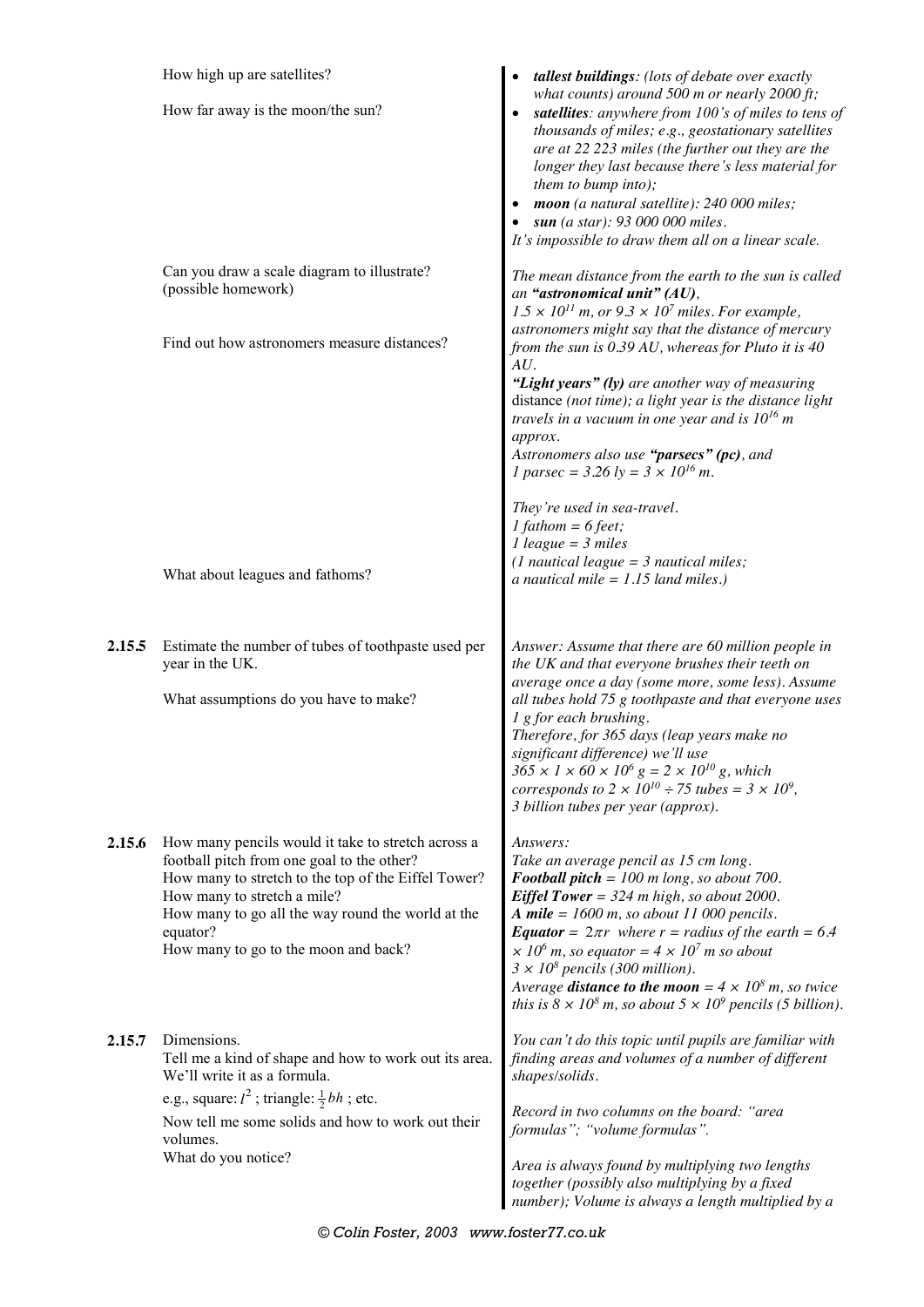|        | If we write this as $L^2$ and $L^3$ , then this just means<br>"some length" squared/cubed.                                                                                                                                                                                                                                                                                                                                                                                                                                                                                                                                                                                                                                                                                                                                                                                              | length multiplied by length, or an area multiplied by<br>a length (and possibly multiplied by a constant).                                                                                                                                                                                                                                                                                                                                                                                                                                                                                                                                                                                                                                                                                                                                                                |  |  |  |  |  |  |  |
|--------|-----------------------------------------------------------------------------------------------------------------------------------------------------------------------------------------------------------------------------------------------------------------------------------------------------------------------------------------------------------------------------------------------------------------------------------------------------------------------------------------------------------------------------------------------------------------------------------------------------------------------------------------------------------------------------------------------------------------------------------------------------------------------------------------------------------------------------------------------------------------------------------------|---------------------------------------------------------------------------------------------------------------------------------------------------------------------------------------------------------------------------------------------------------------------------------------------------------------------------------------------------------------------------------------------------------------------------------------------------------------------------------------------------------------------------------------------------------------------------------------------------------------------------------------------------------------------------------------------------------------------------------------------------------------------------------------------------------------------------------------------------------------------------|--|--|--|--|--|--|--|
|        | The formula for the area of an ellipse is one of these.<br>Which one?<br>$\pi abc$ ; $\pi ab$ ; $\pi a^2 b$ ; $\pi ab^2$ ; $\pi(a+b)$                                                                                                                                                                                                                                                                                                                                                                                                                                                                                                                                                                                                                                                                                                                                                   | $\pi$ ab, since this is the only formula with $L^2$<br>dimensions. (a is half the length of the major axis<br>(longest diameter) and b is half the length of the<br>minor axis (shortest diameter).)                                                                                                                                                                                                                                                                                                                                                                                                                                                                                                                                                                                                                                                                      |  |  |  |  |  |  |  |
|        | It's worth reinforcing the point that $A \Rightarrow B$ does not<br>mean that $B \implies A$ . Right formula $\implies$ right<br>dimensions, but right dimensions $\neq$ right formula.<br>$A \Rightarrow B$ does mean that $B' \Rightarrow A'$ (where B' means<br>"not-B"). So dimensions wrong $\Rightarrow$ formula<br>definitely wrong.                                                                                                                                                                                                                                                                                                                                                                                                                                                                                                                                             | Using dimensions never helps us to get the constant<br>right, for example.<br>So dimensions would never tell us to put in the $\pi$ in<br>the formula for the area of the ellipse.<br>In Mechanics, you also use $M$ and $T$ for mass and<br>time. Other areas of Science require temperature $\theta$ ,<br>current A and even luminous intensity I . Most<br>things can be made up from combinations of these,<br>or else they're dimensionless (e.g., angles).                                                                                                                                                                                                                                                                                                                                                                                                          |  |  |  |  |  |  |  |
| 2.15.8 | Check out the "dimensional soundness" of some<br>Physics formulas; e.g.,<br>• Newton's $2^{nd}$ Law: $F = ma$<br>$[F]$ = Newtons<br>$\lfloor ma \rfloor = MLT^{-2}$<br>so 1 Newton is defined as 1 kg m/s <sup>2</sup> ;<br>constant acceleration formulas; e.g., $v = u + at$<br>$\bullet$<br>and $v^2 = u^2 + 2as$ ;<br>work done and energy formulas; e.g., $W = Fs$<br>and $E = \frac{1}{2}mv^2$ ;<br>the time period of a pendulum: $T = 2\pi \sqrt{\frac{l}{g}}$ ;<br>wave motion: $v = f \lambda$ ;<br>lenses: $\frac{1}{u} + \frac{1}{v} = \frac{1}{f}$ ;<br>electricity; e.g., $V = IR$ , $P = VI$ , $Q = CV$ ;<br>magnetism; e.g., $T = BANI \cos \alpha$ ;<br>fields; e.g., $F = -\frac{Gm_1m_2}{r^2}$ , $F = \frac{Q_1Q_2}{4\pi\varepsilon_0 r^2}$ ;<br>pressure; e.g., $pV = nRT$ , $p = \rho hg$ ;<br>radioactivity; e.g., $N = N_0 e^{-\lambda t}$ ;<br>and many others. | See Physics books for definitions of these quantities.<br>You can think of this formula as defining a<br>$\bullet$<br>Newton as the force necessary to accelerate a 1<br>kg mass by 1 $m/s^2$ ;<br>$[at] = LT^{-2}T = LT^{-1}$ ;<br>$[Fs] = MLT^{-2}L = ML^{2}T^{-2} = Joule;$<br>$\left[\frac{1}{2}mv^2\right] = M(LT^{-1})^2 = ML^2T^{-2}$ ;<br>$\left[2\pi\sqrt{\frac{l}{g}}\right] = \left(\frac{L}{LT^{-2}}\right)^{\frac{1}{2}} = \left(\frac{1}{T^{-2}}\right)^{\frac{1}{2}} = T;$<br>$[f \lambda] = T^{-1}L = LT^{-1} = [v];$<br>$[u] = [v] = [f];$<br>$[V] = \frac{ML^2T^{-2}}{4T} = A \times ML^2T^{-3}A^{-2}$ , etc.;<br>Dimensions can help with remembering the units of<br>constants such as $G = 6.67 \times 10^{-11}$ N m <sup>2</sup> kg <sup>-2</sup> ,<br>$\varepsilon_0 = 8.85 \times 10^{-12}$ F m <sup>-1</sup> and h = 6.63×10 <sup>-34</sup> J s. |  |  |  |  |  |  |  |
|        |                                                                                                                                                                                                                                                                                                                                                                                                                                                                                                                                                                                                                                                                                                                                                                                                                                                                                         |                                                                                                                                                                                                                                                                                                                                                                                                                                                                                                                                                                                                                                                                                                                                                                                                                                                                           |  |  |  |  |  |  |  |